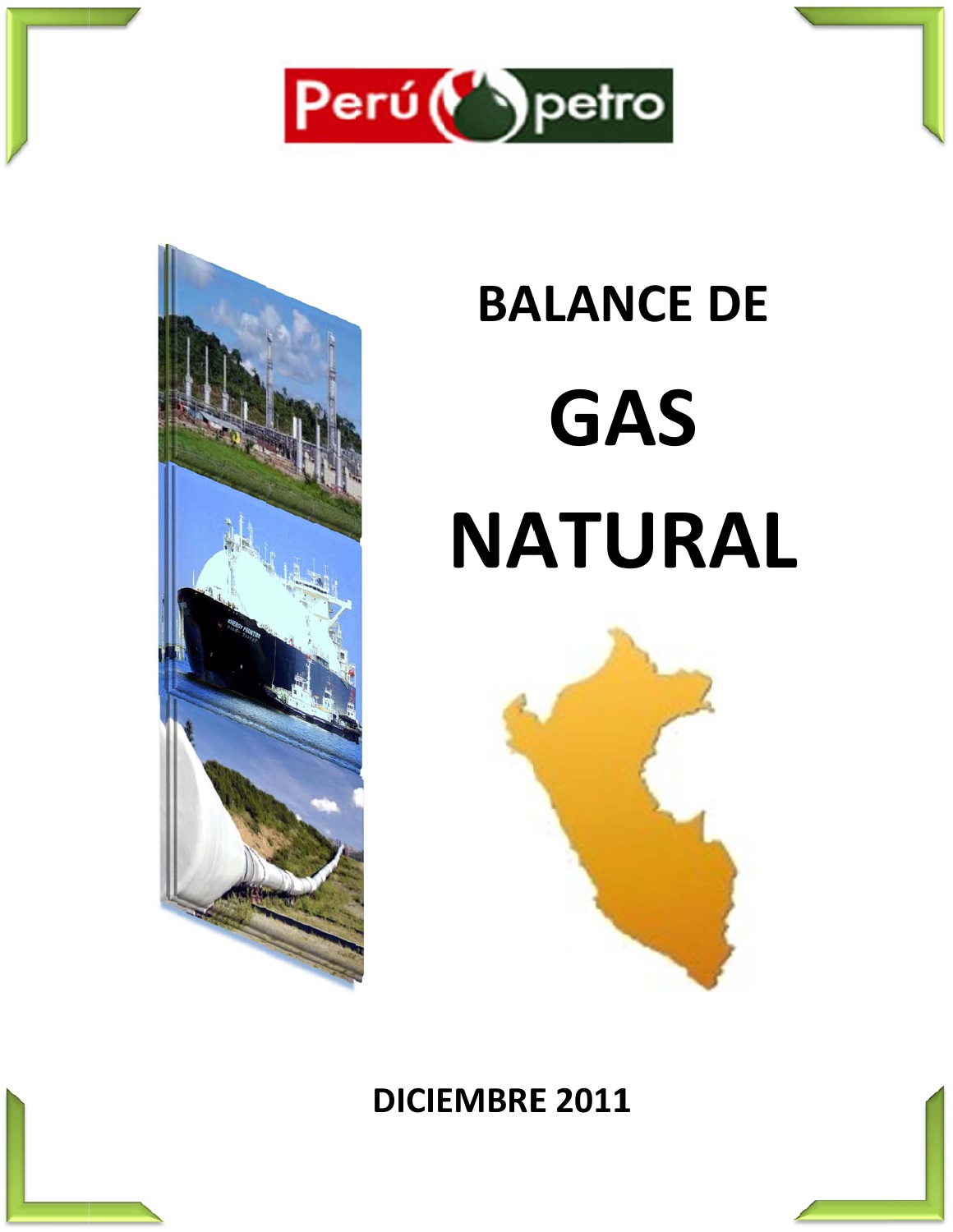| <b>GMP</b>       |                          | <b>LOTE I</b>            |                                  |                    |                          |                                                                             |              |
|------------------|--------------------------|--------------------------|----------------------------------|--------------------|--------------------------|-----------------------------------------------------------------------------|--------------|
| <b>MES</b>       | <b>GAS VENTEADO</b>      | <b>GAS QUEMADO</b>       | <b>GAS</b><br><b>COMBUSTIBLE</b> | <b>GAS VENDIDO</b> | <b>REINYECCIÓN</b>       | <b>GAS DE</b><br><b>CONDENSADO DE</b><br>REPOSICIÓN,<br><b>INSTRUMENTOS</b> | <b>TOTAL</b> |
|                  | (MMPC)                   | (MMPC)                   | (MMPC)                           | (MMPC)             | (MMPC)                   | (MMPC)                                                                      | (MMPC)       |
| <b>ENERO</b>     | ٠                        | $\overline{\phantom{a}}$ | 10.69                            | 132.92             | 12.66                    | $\overline{\phantom{a}}$                                                    | 156.27       |
| <b>FEBRERO</b>   | $\overline{\phantom{a}}$ | $\overline{\phantom{0}}$ | 9.66                             | 131.51             | 0.74                     | $\overline{\phantom{a}}$                                                    | 141.91       |
| <b>MARZO</b>     | ٠                        | $\overline{\phantom{a}}$ | 11.78                            | 147.97             | $\overline{\phantom{a}}$ | $\overline{\phantom{a}}$                                                    | 159.75       |
| <b>ABRIL</b>     | $\overline{\phantom{a}}$ | 0.45                     | 11.55                            | 143.16             | $\overline{\phantom{a}}$ | $\overline{\phantom{a}}$                                                    | 155.16       |
| <b>MAYO</b>      | $\sim$                   | 3.40                     | 11.93                            | 129.99             | $\overline{\phantom{a}}$ | 0.37                                                                        | 145.69       |
| <b>JUNIO</b>     | $\sim$                   | 3.72                     | 11.25                            | 128.33             | 1.82                     | 0.38                                                                        | 145.50       |
| <b>JULIO</b>     | ٠                        | 1.12                     | 11.63                            | 144.70             | $\overline{\phantom{a}}$ | 0.39                                                                        | 157.84       |
| <b>AGOSTO</b>    | $\blacksquare$           | 1.26                     | 11.63                            | 143.95             | $\overline{\phantom{a}}$ | 0.40                                                                        | 157.24       |
| <b>SETIEMBRE</b> | $\overline{\phantom{a}}$ | 0.76                     | 11.63                            | 142.56             | $\overline{\phantom{0}}$ | 0.41                                                                        | 155.36       |
| <b>OCTUBRE</b>   | $\overline{\phantom{a}}$ | 1.18                     | 11.63                            | 147.61             | $\overline{\phantom{0}}$ | 0.41                                                                        | 160.83       |
| <b>NOVIEMBRE</b> | $\overline{a}$           | .26                      | 11.81                            | 144.75             | $\overline{\phantom{a}}$ | 0.41                                                                        | 158.23       |
| <b>DICIEMBRE</b> | $\overline{\phantom{a}}$ | 2.16                     | 11.81                            | 133.67             | 1.94                     | 0.42                                                                        | 150.00       |
| <b>TOTAL</b>     | $\blacksquare$           | 15.31                    | 136.98                           | 1,671.12           | 17.16                    | 3.19                                                                        | ا843.76.1    |

| <b>PETROMONT</b> |                          | <b>LOTE II</b>     |                                  |                    |                          |                                                                             |              |
|------------------|--------------------------|--------------------|----------------------------------|--------------------|--------------------------|-----------------------------------------------------------------------------|--------------|
| <b>MES</b>       | <b>GAS VENTEADO</b>      | <b>GAS QUEMADO</b> | <b>GAS</b><br><b>COMBUSTIBLE</b> | <b>GAS VENDIDO</b> | <b>REINYECCIÓN</b>       | <b>GAS DE</b><br><b>CONDENSADO DE</b><br>REPOSICIÓN.<br><b>INSTRUMENTOS</b> | <b>TOTAL</b> |
|                  | (MMPC)                   | (MMPC)             | (MMPC)                           | (MMPC)             | (MMPC)                   | (MMPC)                                                                      | (MMPC)       |
| <b>ENERO</b>     | ٠                        | 0.43               | 17.42                            | 22.20              | 7.47                     |                                                                             | 47.52        |
| <b>FEBRERO</b>   | $\blacksquare$           | 0.39               | 15.93                            | 23.61              | 6.92                     | $\overline{\phantom{a}}$                                                    | 46.86        |
| <b>MARZO</b>     | $\overline{\phantom{a}}$ | 0.43               | 17.58                            | 28.57              | 4.94                     | $\overline{\phantom{a}}$                                                    | 51.52        |
| <b>ABRIL</b>     | $\sim$                   | 0.42               | 17.16                            | 24.57              | 2.55                     | $\overline{\phantom{a}}$                                                    | 44.70        |
| <b>MAYO</b>      | $\overline{\phantom{0}}$ | 0.43               | 17.70                            | 27.74              | 4.22                     | ٠                                                                           | 50.10        |
| <b>JUNIO</b>     | $\overline{\phantom{a}}$ | 0.42               | 13.92                            | 29.02              | 4.35                     | $\overline{\phantom{a}}$                                                    | 47.71        |
| <b>JULIO</b>     | $\overline{\phantom{a}}$ | 0.44               | 13.18                            | 27.55              | 6.94                     | $\overline{\phantom{a}}$                                                    | 48.10        |
| <b>AGOSTO</b>    | $\overline{\phantom{0}}$ | 0.43               | 13.38                            | 29.79              | 5.86                     | $\overline{\phantom{a}}$                                                    | 49.47        |
| <b>SETIEMBRE</b> | $\overline{\phantom{0}}$ | 0.36               | 12.45                            | 28.26              | 5.97                     | $\overline{\phantom{a}}$                                                    | 47.04        |
| <b>OCTUBRE</b>   | $\overline{\phantom{a}}$ | 0.36               | 10.39                            | 28.41              | 20.93                    | $\overline{\phantom{a}}$                                                    | 60.09        |
| <b>NOVIEMBRE</b> | $\overline{\phantom{a}}$ | 0.35               | 12.66                            | 28.94              | $\overline{\phantom{a}}$ | $\overline{\phantom{a}}$                                                    | 41.95        |
| <b>DICIEMBRE</b> | $\overline{\phantom{a}}$ | 0.31               | 13.02                            | 30.43              | $\overline{\phantom{a}}$ | $\overline{\phantom{a}}$                                                    | 43.76        |
| <b>TOTAL</b>     | $\blacksquare$           | 4.78               | 174.79                           | 329.09             | 70.15                    |                                                                             | 578.81       |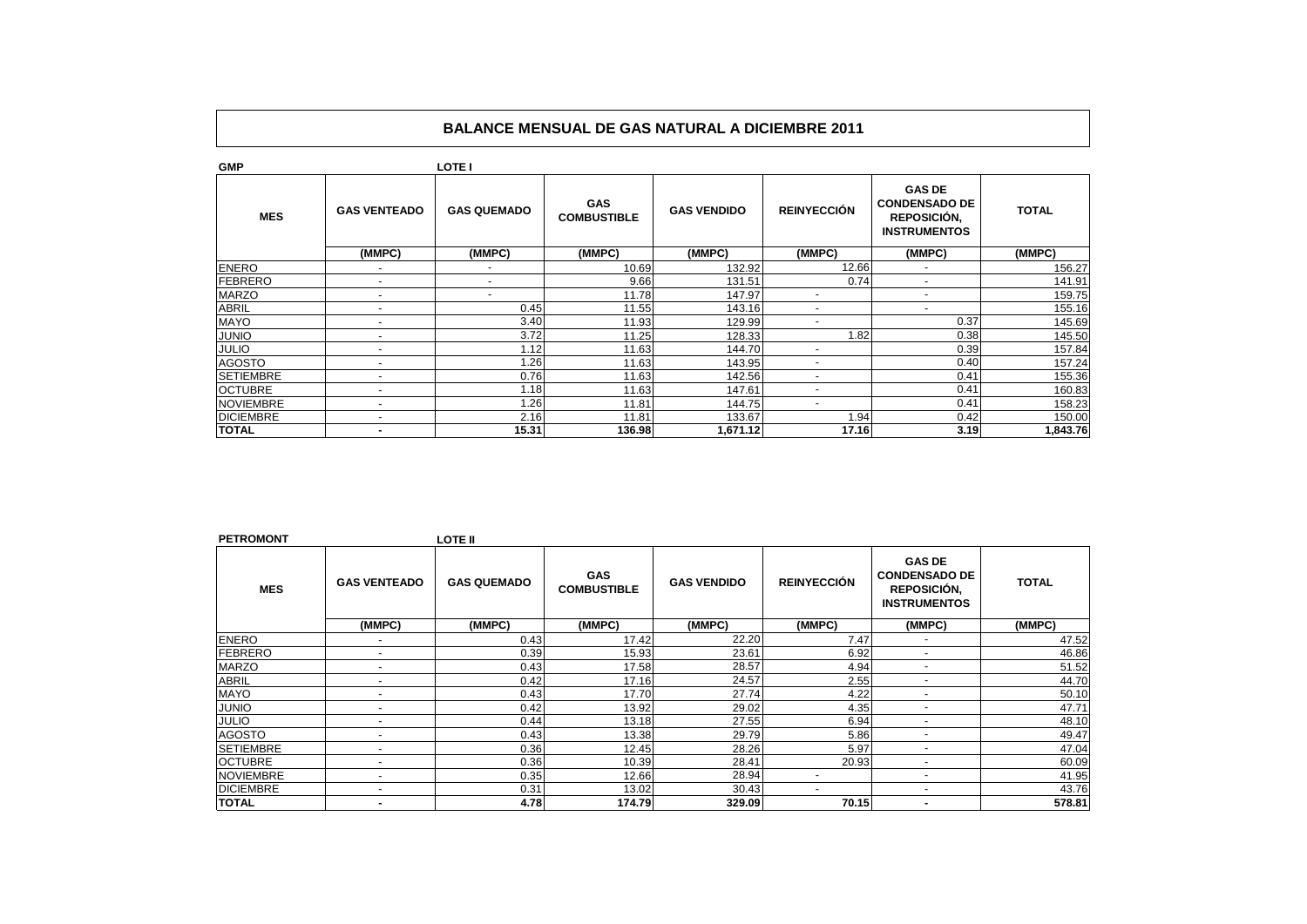| <b>INTEROIL</b>  |                          | <b>LOTE III</b>    |                                  |                          |                          |                                                                             |              |
|------------------|--------------------------|--------------------|----------------------------------|--------------------------|--------------------------|-----------------------------------------------------------------------------|--------------|
| <b>MES</b>       | <b>GAS VENTEADO</b>      | <b>GAS QUEMADO</b> | <b>GAS</b><br><b>COMBUSTIBLE</b> | <b>GAS VENDIDO</b>       | <b>REINYECCIÓN</b>       | <b>GAS DE</b><br><b>CONDENSADO DE</b><br>REPOSICIÓN,<br><b>INSTRUMENTOS</b> | <b>TOTAL</b> |
|                  | (MMPC)                   | (MMPC)             | (MMPC)                           | (MMPC)                   | (MMPC)                   | (MMPC)                                                                      | (MMPC)       |
| <b>ENERO</b>     | $\overline{\phantom{a}}$ | 137.43             | 61.77                            | ٠                        | $\overline{\phantom{a}}$ | $\overline{\phantom{a}}$                                                    | 199.20       |
| <b>FEBRERO</b>   | $\overline{\phantom{a}}$ | 137.91             | 63.61                            | $\overline{\phantom{a}}$ | $\overline{\phantom{a}}$ | ٠                                                                           | 201.51       |
| <b>MARZO</b>     | $\sim$                   | 109.45             | 64.26                            | $\sim$                   | $\blacksquare$           | $\overline{\phantom{0}}$                                                    | 173.71       |
| <b>ABRIL</b>     | $\sim$                   | 131.85             | 43.36                            | $\sim$                   | $\overline{\phantom{a}}$ | $\overline{\phantom{0}}$                                                    | 175.21       |
| <b>MAYO</b>      | $\overline{\phantom{a}}$ | 119.64             | 31.09                            | ٠                        | $\blacksquare$           | $\overline{\phantom{a}}$                                                    | 150.74       |
| <b>JUNIO</b>     | $\overline{\phantom{a}}$ | 149.60             | 24.39                            | $\overline{\phantom{a}}$ | $\overline{\phantom{a}}$ | $\overline{\phantom{a}}$                                                    | 173.99       |
| <b>JULIO</b>     | $\sim$                   | 184.76             | 50.12                            | $\sim$                   | $\blacksquare$           | $\overline{\phantom{0}}$                                                    | 234.88       |
| <b>AGOSTO</b>    | $\overline{\phantom{a}}$ | 126.55             | 53.53                            | ٠                        | $\blacksquare$           | $\overline{\phantom{a}}$                                                    | 180.08       |
| <b>SETIEMBRE</b> | $\overline{\phantom{a}}$ | 131.20             | 50.91                            | $\overline{a}$           | $\overline{\phantom{a}}$ | $\overline{\phantom{0}}$                                                    | 182.11       |
| <b>OCTUBRE</b>   | $\overline{\phantom{a}}$ | 126.75             | 47.71                            | $\overline{\phantom{a}}$ | $\overline{\phantom{a}}$ | $\overline{\phantom{0}}$                                                    | 174.45       |
| <b>NOVIEMBRE</b> | $\overline{\phantom{a}}$ | 89.38              | 50.58                            | $\overline{\phantom{a}}$ | $\overline{\phantom{a}}$ | ۰                                                                           | 139.96       |
| <b>DICIEMBRE</b> | $\sim$                   | 95.91              | 74.15                            | $\overline{\phantom{a}}$ | $\overline{\phantom{a}}$ | $\overline{\phantom{0}}$                                                    | 170.07       |
| <b>TOTAL</b>     | ٠                        | 1,540.44           | 615.48                           | $\overline{\phantom{0}}$ | $\blacksquare$           |                                                                             | 2,155.91     |

| <b>INTEROIL</b>  |                          | <b>LOTE IV</b>     |                                  |                          |                          |                                                                             |              |
|------------------|--------------------------|--------------------|----------------------------------|--------------------------|--------------------------|-----------------------------------------------------------------------------|--------------|
| <b>MES</b>       | <b>GAS VENTEADO</b>      | <b>GAS QUEMADO</b> | <b>GAS</b><br><b>COMBUSTIBLE</b> | <b>GAS VENDIDO</b>       | <b>REINYECCIÓN</b>       | <b>GAS DE</b><br><b>CONDENSADO DE</b><br>REPOSICIÓN,<br><b>INSTRUMENTOS</b> | <b>TOTAL</b> |
|                  | (MMPC)                   | (MMPC)             | (MMPC)                           | (MMPC)                   | (MMPC)                   | (MMPC)                                                                      | (MMPC)       |
| <b>ENERO</b>     | $\overline{\phantom{a}}$ | 13.41              | 2.70                             | ٠                        | $\overline{\phantom{a}}$ | ٠                                                                           | 16.11        |
| <b>FEBRERO</b>   | $\overline{\phantom{a}}$ | 11.85              | 2.43                             | ٠                        | $\overline{\phantom{a}}$ | ۰                                                                           | 14.28        |
| <b>MARZO</b>     | $\overline{\phantom{a}}$ | 8.72               | 6.74                             | ۰                        |                          | ٠                                                                           | 15.46        |
| <b>ABRIL</b>     | $\sim$                   | 8.52               | 6.01                             | $\sim$                   | $\overline{a}$           | $\overline{\phantom{0}}$                                                    | 14.53        |
| <b>MAYO</b>      | $\overline{\phantom{a}}$ | 9.74               | 6.72                             | $\overline{\phantom{0}}$ | $\overline{\phantom{a}}$ | $\overline{\phantom{0}}$                                                    | 16.46        |
| <b>JUNIO</b>     | $\overline{\phantom{a}}$ | 9.57               | 5.99                             | $\sim$                   | $\overline{\phantom{a}}$ | $\overline{\phantom{0}}$                                                    | 15.56        |
| <b>JULIO</b>     | $\overline{\phantom{a}}$ | 9.75               | 7.06                             | $\overline{\phantom{a}}$ | $\overline{\phantom{a}}$ | ٠                                                                           | 16.81        |
| <b>AGOSTO</b>    | $\sim$                   | 11.35              | 6.56                             | $\sim$                   | $\overline{a}$           | $\overline{\phantom{0}}$                                                    | 17.91        |
| <b>SETIEMBRE</b> | $\overline{\phantom{a}}$ | 11.01              | 6.45                             | $\sim$                   | $\overline{\phantom{a}}$ | $\overline{\phantom{0}}$                                                    | 17.46        |
| <b>OCTUBRE</b>   | ٠                        | 10.01              | 7.13                             | $\overline{\phantom{0}}$ | $\overline{\phantom{0}}$ | $\overline{\phantom{0}}$                                                    | 17.14        |
| <b>NOVIEMBRE</b> | $\sim$                   | 9.22               | 7.39                             | $\sim$                   | $\overline{\phantom{a}}$ | $\overline{\phantom{a}}$                                                    | 16.61        |
| <b>DICIEMBRE</b> | $\sim$                   | 9.64               | 6.94                             | $\sim$                   | $\overline{a}$           | $\overline{\phantom{a}}$                                                    | 16.59        |
| <b>TOTAL</b>     | ۰                        | 122.80             | 72.12                            | $\overline{\phantom{0}}$ | $\overline{\phantom{a}}$ | $\overline{\phantom{0}}$                                                    | 194.92       |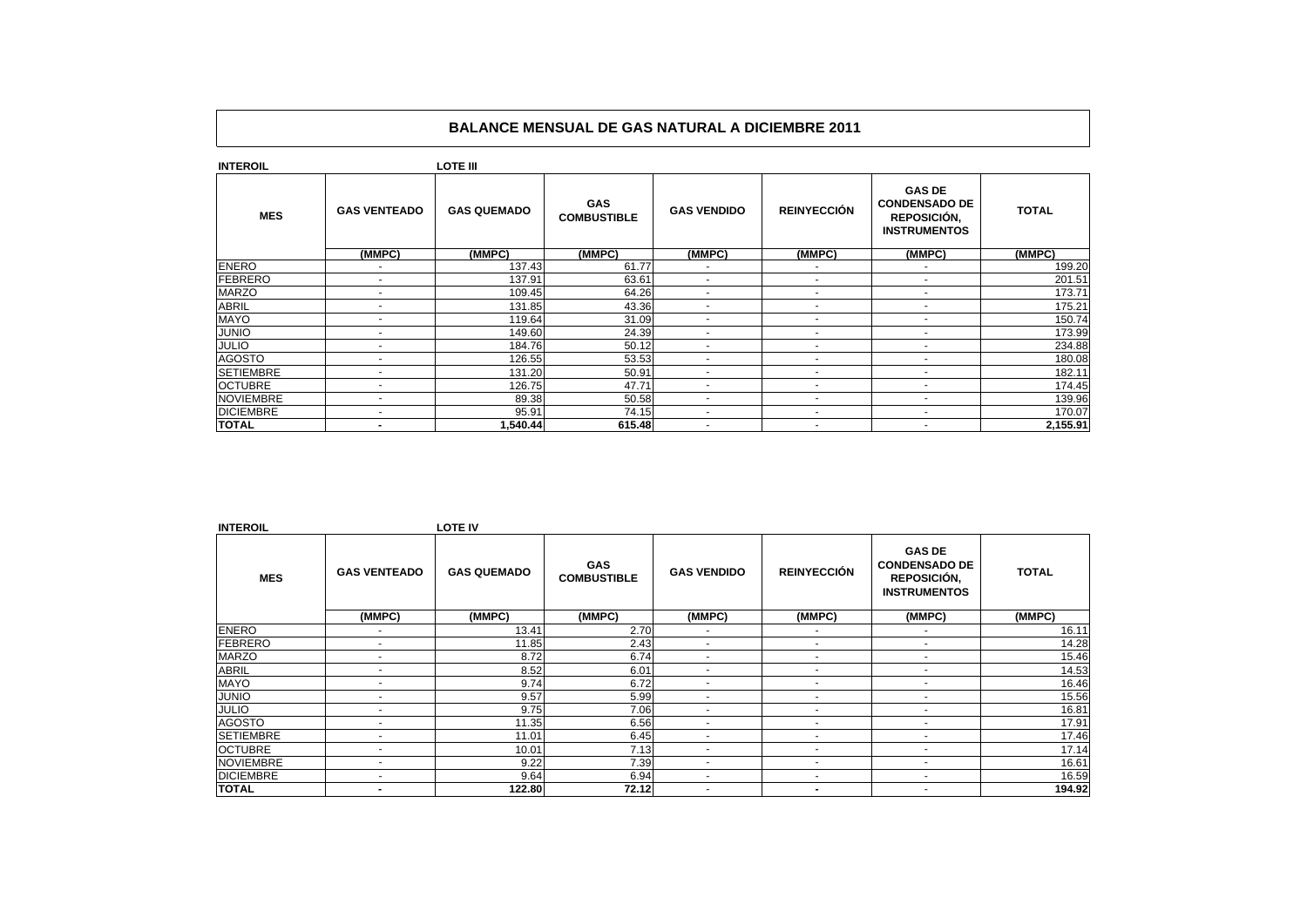| <b>GMP</b>       |                          | <b>LOTE V</b>      |                                  |                          |                    |                                                                             |              |
|------------------|--------------------------|--------------------|----------------------------------|--------------------------|--------------------|-----------------------------------------------------------------------------|--------------|
| <b>MES</b>       | <b>GAS VENTEADO</b>      | <b>GAS QUEMADO</b> | <b>GAS</b><br><b>COMBUSTIBLE</b> | <b>GAS VENDIDO</b>       | <b>REINYECCIÓN</b> | <b>GAS DE</b><br><b>CONDENSADO DE</b><br>REPOSICIÓN.<br><b>INSTRUMENTOS</b> | <b>TOTAL</b> |
|                  | (MMPC)                   | (MMPC)             | (MMPC)                           | (MMPC)                   | (MMPC)             | (MMPC)                                                                      | (MMPC)       |
| <b>ENERO</b>     | $\overline{\phantom{a}}$ | 0.22               | 4.91                             |                          | 6.76               | $\overline{\phantom{a}}$                                                    | 11.89        |
| <b>FEBRERO</b>   | $\overline{\phantom{0}}$ | 0.20               | 4.36                             | $\overline{a}$           | 6.24               | $\overline{\phantom{a}}$                                                    | 10.80        |
| <b>MARZO</b>     | $\overline{\phantom{0}}$ | 0.22               | 4.57                             | $\overline{\phantom{a}}$ | 6.40               | $\overline{\phantom{a}}$                                                    | 11.19        |
| <b>ABRIL</b>     | ۰                        | 0.24               | 4.79                             | $\overline{\phantom{0}}$ | 6.50               | $\overline{\phantom{a}}$                                                    | 11.53        |
| <b>MAYO</b>      | $\overline{\phantom{0}}$ | 0.16               | 4.92                             | $\overline{a}$           | 6.79               | 0.15                                                                        | 12.02        |
| <b>JUNIO</b>     | $\overline{\phantom{a}}$ | 0.73               | 4.84                             | $\overline{\phantom{a}}$ | 6.04               | 0.34                                                                        | 11.95        |
| <b>JULIO</b>     | $\overline{\phantom{0}}$ | .37                | 4.61                             | ۰                        | 5.90               | 0.27                                                                        | 12.15        |
| <b>AGOSTO</b>    | $\overline{\phantom{0}}$ | .70 <sub>l</sub>   | 4.81                             | $\sim$                   | 6.11               | 0.29                                                                        | 12.91        |
| <b>SETIEMBRE</b> | $\overline{\phantom{0}}$ | 1.62               | 4.52                             | $\overline{a}$           | 5.70               | 0.29                                                                        | 12.13        |
| <b>OCTUBRE</b>   | $\overline{\phantom{0}}$ | .81                | 4.78                             | $\overline{\phantom{a}}$ | 4.82               | 0.29                                                                        | 11.70        |
| <b>NOVIEMBRE</b> | $\overline{\phantom{0}}$ | 3.20               | 5.28                             | $\overline{\phantom{a}}$ | 3.99               | 0.29                                                                        | 12.76        |
| <b>DICIEMBRE</b> | ٠                        | 4.75               | 5.49                             | $\sim$                   | 4.42               | 0.29                                                                        | 14.95        |
| <b>TOTAL</b>     |                          | 16.22              | 57.88                            | $\overline{a}$           | 69.67              | 2.21                                                                        | 145.98       |

**SAPET LOTE VII\_VI**

| <b>MES</b>       | <b>GAS VENTEADO</b>      | <b>GAS QUEMADO</b> | <b>GAS</b><br><b>COMBUSTIBLE</b> | <b>GAS VENDIDO</b> | <b>REINYECCIÓN</b>       | <b>GAS DE</b><br><b>CONDENSADO DE</b><br>REPOSICIÓN,<br><b>INSTRUMENTOS</b> | <b>TOTAL</b> |
|------------------|--------------------------|--------------------|----------------------------------|--------------------|--------------------------|-----------------------------------------------------------------------------|--------------|
|                  | (MMPC)                   | (MMPC)             | (MMPC)                           | (MMPC)             | (MMPC)                   | (MMPC)                                                                      | (MMPC)       |
| <b>ENERO</b>     | .20 <sub>l</sub>         | 3.47               | 26.13                            | 67.82              |                          | 2.48                                                                        | 101.10       |
| <b>FEBRERO</b>   | -                        | 3.21               | 23.61                            | 70.67              |                          | 2.24                                                                        | 99.73        |
| <b>MARZO</b>     | ٠                        | 2.89               | 21.48                            | 85.17              |                          | 4.31                                                                        | 113.86       |
| <b>ABRIL</b>     | $\overline{\phantom{0}}$ | 0.25               | 9.97                             | 76.77              |                          | 4.61                                                                        | 91.60        |
| <b>MAYO</b>      | ۰                        | ٠                  | 8.39                             | 76.91              | -                        | 5.96                                                                        | 91.26        |
| <b>JUNIO</b>     | $\overline{\phantom{0}}$ | 12.57              | 4.40                             | 67.98              | $\overline{\phantom{0}}$ | 2.62                                                                        | 87.58        |
| <b>JULIO</b>     | -                        |                    | 4.11                             | 86.43              | $\overline{\phantom{0}}$ | 2.02                                                                        | 92.55        |
| <b>AGOSTO</b>    | $\overline{\phantom{0}}$ | 1.04               | 8.43                             | 82.71              | $\overline{\phantom{0}}$ | 11.34                                                                       | 103.52       |
| <b>SETIEMBRE</b> | $\overline{\phantom{0}}$ | 1.04               | 5.84                             | 79.68              | -                        | 4.57                                                                        | 91.12        |
| <b>OCTUBRE</b>   | ۰                        | 3.98               | 5.45                             | 83.15              | ٠                        | 1.23                                                                        | 93.81        |
| <b>NOVIEMBRE</b> | ٠                        | 1.46               | 5.72                             | 82.04              | ٠                        | 2.88                                                                        | 92.10        |
| <b>DICIEMBRE</b> | $\overline{a}$           | 12.06              | 5.38                             | 71.07              | $\overline{a}$           | 0.82                                                                        | 89.34        |
| <b>TOTAL</b>     | 1.20                     | 41.97              | 128.91                           | 930.40             |                          | 45.08                                                                       | 1,147.56     |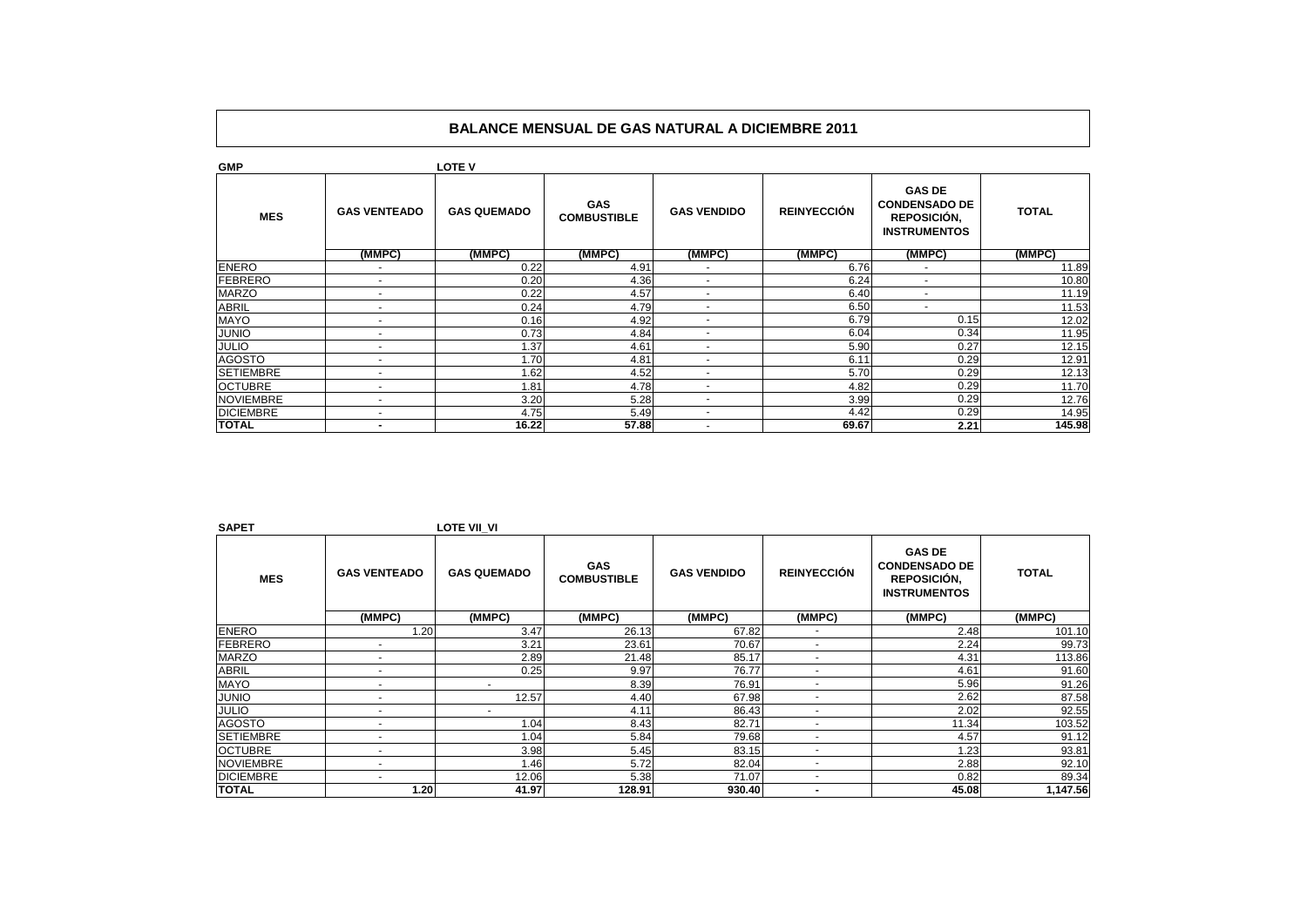| <b>UNIPETRO ABC</b> |                          | <b>LOTE IX</b>           |                                  |                          |                    |                                                                             |              |
|---------------------|--------------------------|--------------------------|----------------------------------|--------------------------|--------------------|-----------------------------------------------------------------------------|--------------|
| <b>MES</b>          | <b>GAS VENTEADO</b>      | <b>GAS QUEMADO</b>       | <b>GAS</b><br><b>COMBUSTIBLE</b> | <b>GAS VENDIDO</b>       | <b>REINYECCIÓN</b> | <b>GAS DE</b><br><b>CONDENSADO DE</b><br>REPOSICIÓN,<br><b>INSTRUMENTOS</b> | <b>TOTAL</b> |
|                     | (MMPC)                   | (MMPC)                   | (MMPC)                           | (MMPC)                   | (MMPC)             | (MMPC)                                                                      | (MMPC)       |
| <b>ENERO</b>        | $\overline{\phantom{a}}$ | $\overline{\phantom{a}}$ | 2.74                             | $\overline{a}$           | $\blacksquare$     | $\sim$                                                                      | 2.74         |
| <b>FEBRERO</b>      | $\sim$                   | $\overline{\phantom{a}}$ | 2.48                             | $\sim$                   | $\blacksquare$     | $\sim$                                                                      | 2.48         |
| <b>MARZO</b>        | ٠                        | $\overline{\phantom{a}}$ | 2.76                             | $\overline{\phantom{a}}$ | ٠                  | ٠                                                                           | 2.76         |
| <b>ABRIL</b>        | $\sim$                   | $\sim$                   | 2.62                             | $\sim$                   | $\sim$             | $\sim$                                                                      | 2.62         |
| <b>MAYO</b>         | $\sim$                   | $\overline{\phantom{a}}$ | 2.68                             | $\overline{\phantom{a}}$ | $\blacksquare$     | $\sim$                                                                      | 2.68         |
| <b>JUNIO</b>        | $\overline{\phantom{a}}$ | $\overline{a}$           | 2.69                             | $\overline{\phantom{a}}$ | $\blacksquare$     | $\sim$                                                                      | 2.69         |
| <b>JULIO</b>        | $\sim$                   | $\overline{\phantom{a}}$ | 2.68                             | $\overline{\phantom{a}}$ | $\blacksquare$     | $\sim$                                                                      | 2.68         |
| <b>AGOSTO</b>       | $\blacksquare$           | $\overline{\phantom{a}}$ | 2.63                             | $\overline{\phantom{0}}$ | $\blacksquare$     | $\sim$                                                                      | 2.63         |
| <b>SETIEMBRE</b>    | $\overline{\phantom{a}}$ | $\overline{\phantom{a}}$ | 2.67                             | $\overline{\phantom{a}}$ | $\blacksquare$     | $\overline{\phantom{a}}$                                                    | 2.67         |
| <b>OCTUBRE</b>      | $\sim$                   | $\overline{\phantom{a}}$ | 2.69                             | $\sim$                   | $\blacksquare$     | $\sim$                                                                      | 2.69         |
| <b>NOVIEMBRE</b>    | $\sim$                   | $\overline{\phantom{a}}$ | 2.68                             | $\overline{\phantom{a}}$ | $\sim$             | $\sim$                                                                      | 2.68         |
| <b>DICIEMBRE</b>    | $\sim$                   | $\blacksquare$           | 2.70                             | $\sim$                   | $\sim$             | $\sim$                                                                      | 2.70         |
| <b>TOTAL</b>        | $\overline{\phantom{a}}$ | $\overline{\phantom{a}}$ | 32.01                            | $\overline{\phantom{a}}$ | $\blacksquare$     | $\sim$                                                                      | 32.01        |

| <b>PETROBRAS</b> |                          | <b>LOTE X</b>            |                                  |                    |                    |                                                                             |              |
|------------------|--------------------------|--------------------------|----------------------------------|--------------------|--------------------|-----------------------------------------------------------------------------|--------------|
| <b>MES</b>       | <b>GAS VENTEADO</b>      | <b>GAS QUEMADO</b>       | <b>GAS</b><br><b>COMBUSTIBLE</b> | <b>GAS VENDIDO</b> | <b>REINYECCIÓN</b> | <b>GAS DE</b><br><b>CONDENSADO DE</b><br>REPOSICIÓN.<br><b>INSTRUMENTOS</b> | <b>TOTAL</b> |
|                  | (MMPC)                   | (MMPC)                   | (MMPC)                           | (MMPC)             | (MMPC)             | (MMPC)                                                                      | (MMPC)       |
| <b>ENERO</b>     | 133.30                   |                          | 127.24                           | 341.01             | 21.30              | 22.03                                                                       | 644.88       |
| <b>FEBRERO</b>   | 92.56                    | $\overline{\phantom{a}}$ | 127.38                           | 335.39             | 9.32               | 22.97                                                                       | 587.62       |
| <b>MARZO</b>     | ۰                        | 102.95                   | 112.62                           | 395.79             | 9.67               | 21.99                                                                       | 643.02       |
| <b>ABRIL</b>     | $\blacksquare$           | 86.62                    | 102.55                           | 391.04             | 48.14              | 20.51                                                                       | 648.86       |
| <b>MAYO</b>      | ٠                        | 87.61                    | 112.13                           | 439.50             | 43.09              | 12.11                                                                       | 694.45       |
| <b>JUNIO</b>     | $\blacksquare$           | 88.53                    | 105.39                           | 409.83             | 55.17              | 3.12                                                                        | 662.04       |
| JULIO            | $\overline{\phantom{a}}$ | 85.43                    | 112.33                           | 469.18             | 9.63               | 1.52                                                                        | 678.08       |
| <b>AGOSTO</b>    | $\blacksquare$           | 85.44                    | 112.31                           | 482.52             | 9.64               | 1.52                                                                        | 691.43       |
| <b>SETIEMBRE</b> | $\overline{\phantom{a}}$ | 51.21                    | 99.81                            | 462.77             | 54.54              | 0.18                                                                        | 668.51       |
| <b>OCTUBRE</b>   | $\blacksquare$           | 71.42                    | 100.38                           | 454.55             | 84.51              | 0.16                                                                        | 711.01       |
| <b>NOVIEMBRE</b> | $\blacksquare$           | 90.48                    | 111.21                           | 434.04             | 77.64              | 0.06                                                                        | 713.43       |
| <b>DICIEMBRE</b> | ٠                        | 125.86                   | 110.02                           | 332.97             | 160.95             | 9.77                                                                        | 739.57       |
| <b>TOTAL</b>     | 225.86                   | 875.54                   | 1,333.37                         | 4,948.62           | 583.59             | 115.92                                                                      | 8.082.91     |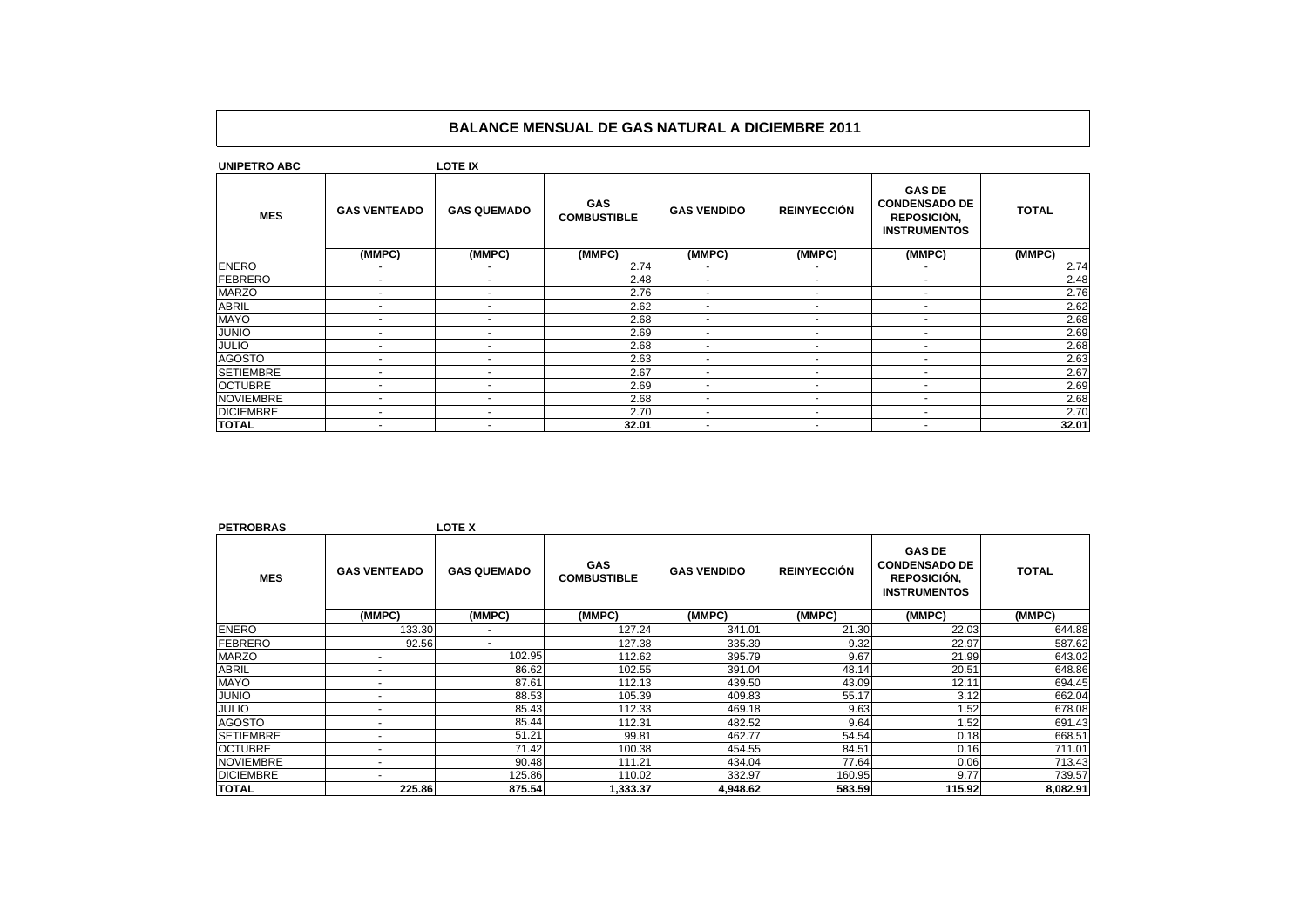| <b>SAVIA</b>     |                          | LOTE Z-2B          |                                  |                    |                    |                                                                                    |              |
|------------------|--------------------------|--------------------|----------------------------------|--------------------|--------------------|------------------------------------------------------------------------------------|--------------|
| <b>MES</b>       | <b>GAS VENTEADO</b>      | <b>GAS QUEMADO</b> | <b>GAS</b><br><b>COMBUSTIBLE</b> | <b>GAS VENDIDO</b> | <b>REINYECCIÓN</b> | <b>GAS DE</b><br><b>CONDENSADO DE</b><br><b>REPOSICIÓN,</b><br><b>INSTRUMENTOS</b> | <b>TOTAL</b> |
|                  | (MMPC)                   | (MMPC)             | (MMPC)                           | (MMPC)             | (MMPC)             | (MMPC)                                                                             | (MMPC)       |
| <b>ENERO</b>     |                          | 209.38             | 362.62                           | 296.38             | 949.33             | 250.19                                                                             | 2,067.89     |
| <b>FEBRERO</b>   | $\sim$                   | 179.23             | 331.11                           | 311.11             | 807.91             | 230.19                                                                             | ,859.55      |
| <b>MARZO</b>     | $\sim$                   | 192.47             | 359.68                           | 388.06             | 846.33             | 264.04                                                                             | 2,050.57     |
| <b>ABRIL</b>     | $\overline{\phantom{a}}$ | 178.21             | 353.49                           | 307.44             | 883.05             | 248.88                                                                             | 1,971.07     |
| <b>MAYO</b>      | $\overline{\phantom{0}}$ | 102.80             | 360.30                           | 359.53             | 847.16             | 241.71                                                                             | 1,911.49     |
| <b>JUNIO</b>     | 0.26                     | 85.36              | 349.97                           | 411.12             | 788.77             | 228.86                                                                             | ,864.32      |
| <b>JULIO</b>     | $\overline{\phantom{0}}$ | 98.14              | 362.27                           | 372.22             | 879.37             | 220.46                                                                             | ,932.46      |
| <b>AGOSTO</b>    |                          | 94.90              | 357.79                           | 436.13             | 882.57             | 220.91                                                                             | ,992.30      |
| <b>SETIEMBRE</b> | $\overline{\phantom{a}}$ | 29.57              | 353.11                           | 375.71             | 882.57             | 339.64                                                                             | ,980.60      |
| <b>OCTUBRE</b>   | $\sim$                   | 28.11              | 372.04                           | 297.88             | ,120.53            | 231.31                                                                             | 2,049.86     |
| <b>NOVIEMBRE</b> | $\overline{\phantom{a}}$ | 30.07              | 365.66                           | 264.75             | 1,134.35           | 231.10                                                                             | 2,025.93     |
| <b>DICIEMBRE</b> | $\blacksquare$           | 16.01              | 384.27                           | 218.49             | ,265.23            | 247.63                                                                             | 2,131.63     |
| <b>TOTAL</b>     | 0.26                     | 1,244.24           | 4,312.30                         | 4,038.81           | 11,287.16          | 2,954.90                                                                           | 23,837.66    |

| <b>OLYMPIC</b>   |                          | <b>LOTE XIII</b>   |                                  |                    |                    |                                                                                    |              |
|------------------|--------------------------|--------------------|----------------------------------|--------------------|--------------------|------------------------------------------------------------------------------------|--------------|
| <b>MES</b>       | <b>GAS VENTEADO</b>      | <b>GAS QUEMADO</b> | <b>GAS</b><br><b>COMBUSTIBLE</b> | <b>GAS VENDIDO</b> | <b>REINYECCIÓN</b> | <b>GAS DE</b><br><b>CONDENSADO DE</b><br><b>REPOSICIÓN.</b><br><b>INSTRUMENTOS</b> | <b>TOTAL</b> |
|                  | (MMPC)                   | (MMPC)             | (MMPC)                           | (MMPC)             | (MMPC)             | (MMPC)                                                                             | (MMPC)       |
| <b>ENERO</b>     | -                        | 158.55             | 5.92                             | 41.08              | 43.79              | $\overline{\phantom{0}}$                                                           | 249.34       |
| <b>FEBRERO</b>   | $\overline{\phantom{a}}$ | 19.24              | 22.33                            | 16.71              | 129.68             | $\blacksquare$                                                                     | 187.95       |
| <b>MARZO</b>     | $\overline{\phantom{a}}$ | 0.88               | 21.99                            | 25.68              | 149.84             | $\overline{\phantom{a}}$                                                           | 198.38       |
| <b>ABRIL</b>     | $\overline{\phantom{a}}$ | 22.42              | 22.32                            | 104.01             | 151.09             | $\overline{\phantom{0}}$                                                           | 299.84       |
| <b>MAYO</b>      | $\overline{\phantom{a}}$ | 33.03              | 26.49                            | 42.05              | 161.58             | ٠                                                                                  | 263.15       |
| <b>JUNIO</b>     | $\overline{\phantom{a}}$ | 40.19              | 25.60                            | 8.87               | 180.29             | $\overline{\phantom{0}}$                                                           | 254.94       |
| <b>JULIO</b>     | $\overline{\phantom{a}}$ | 39.22              | 26.45                            | 5.92               | 182.13             | $\overline{\phantom{a}}$                                                           | 253.72       |
| <b>AGOSTO</b>    | -                        | 38.52              | 26.32                            | 5.53               | 194.28             | -                                                                                  | 264.65       |
| <b>SETIEMBRE</b> | $\overline{\phantom{a}}$ | 27.02              | 24.11                            | 4.65               | 193.33             | $\overline{\phantom{a}}$                                                           | 249.11       |
| <b>OCTUBRE</b>   | ٠                        | 7.44               | 25.45                            | 5.48               | 220.72             | $\blacksquare$                                                                     | 259.09       |
| <b>NOVIEMBRE</b> | $\overline{\phantom{0}}$ | 14.17              | 24.55                            | 19.15              | 181.55             | $\overline{\phantom{a}}$                                                           | 239.42       |
| <b>DICIEMBRE</b> | $\overline{\phantom{0}}$ | 6.08               | 26.44                            | 63.00              | 182.87             | $\overline{\phantom{a}}$                                                           | 278.40       |
| <b>TOTAL</b>     | ۰                        | 406.76             | 277.98                           | 342.12             | 1,971.14           |                                                                                    | 2,998.00     |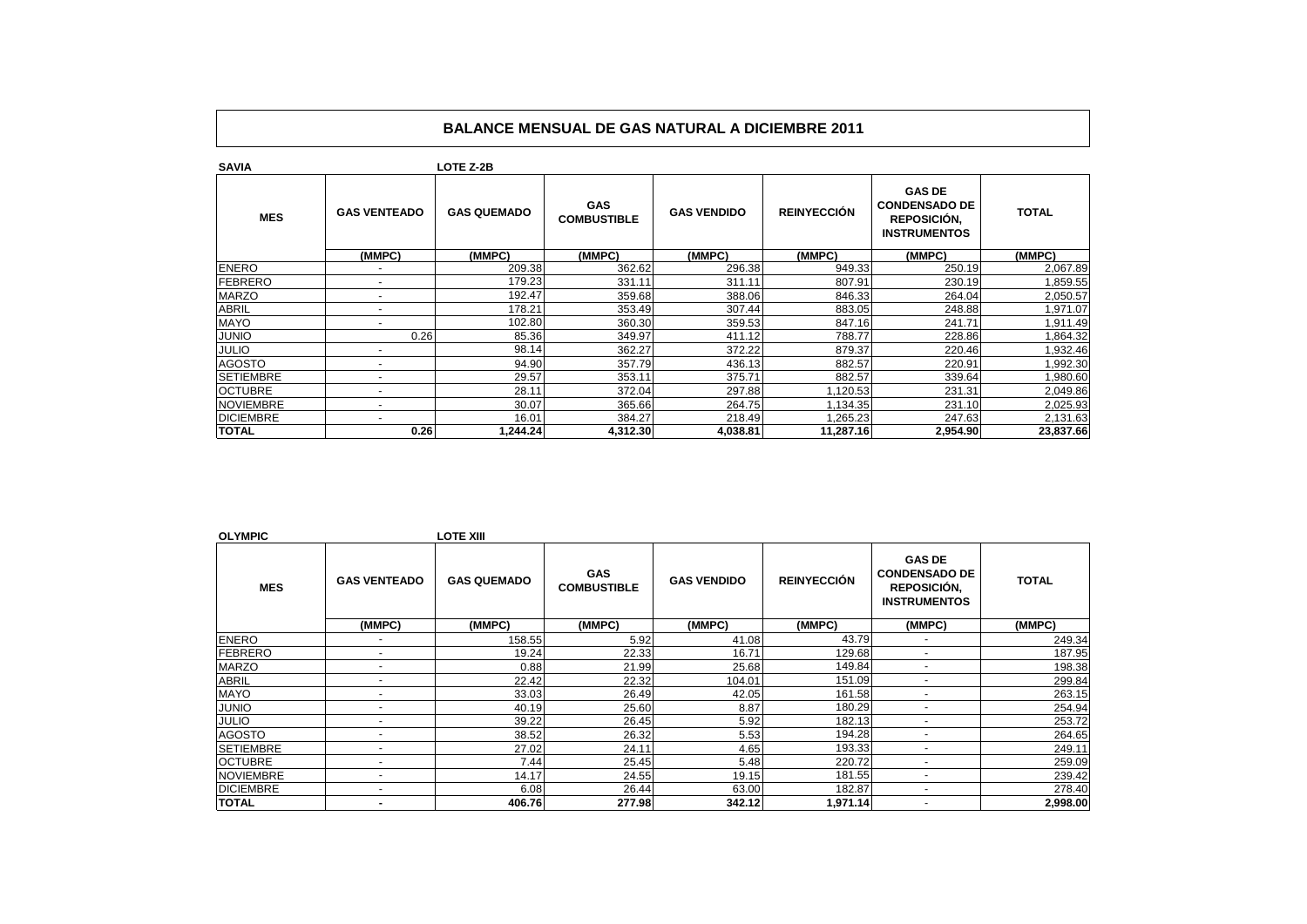| <b>PETROMONT</b> |                          | <b>LOTE XV</b>     |                           |                          |                          |                                                                             |              |
|------------------|--------------------------|--------------------|---------------------------|--------------------------|--------------------------|-----------------------------------------------------------------------------|--------------|
| <b>MES</b>       | <b>GAS VENTEADO</b>      | <b>GAS QUEMADO</b> | GAS<br><b>COMBUSTIBLE</b> | <b>GAS VENDIDO</b>       | <b>REINYECCIÓN</b>       | <b>GAS DE</b><br><b>CONDENSADO DE</b><br>REPOSICIÓN,<br><b>INSTRUMENTOS</b> | <b>TOTAL</b> |
|                  | (MMPC)                   | (MMPC)             | (MMPC)                    | (MMPC)                   | (MMPC)                   | (MMPC)                                                                      | (MMPC)       |
| <b>ENERO</b>     | ٠                        | 5.76               | 0.20                      | $\blacksquare$           | ٠                        | $\overline{\phantom{a}}$                                                    | 5.96         |
| <b>FEBRERO</b>   | $\sim$                   | 5.05               | 0.18                      | $\blacksquare$           | $\overline{\phantom{a}}$ | $\overline{\phantom{a}}$                                                    | 5.23         |
| <b>MARZO</b>     | -                        | 4.65               | 0.20                      | $\overline{\phantom{a}}$ | ٠                        | $\overline{\phantom{0}}$                                                    | 4.85         |
| <b>ABRIL</b>     | $\overline{a}$           | 2.97               | 0.19                      | $\overline{\phantom{a}}$ | $\overline{\phantom{a}}$ | ۰                                                                           | 3.16         |
| <b>MAYO</b>      | $\sim$                   | 2.14               | 0.20                      | $\blacksquare$           | $\sim$                   | $\sim$                                                                      | 2.34         |
| <b>JUNIO</b>     | ٠                        | 1.98               | 0.18                      | $\overline{\phantom{a}}$ | ٠                        | $\overline{\phantom{0}}$                                                    | 2.16         |
| <b>JULIO</b>     | $\overline{\phantom{a}}$ | .74                | 0.19                      | $\overline{\phantom{a}}$ | $\overline{\phantom{a}}$ | $\overline{\phantom{0}}$                                                    | 1.92         |
| <b>AGOSTO</b>    | $\sim$                   | 1.60               | 0.19                      | $\blacksquare$           | ٠                        | $\overline{\phantom{0}}$                                                    | 1.78         |
| <b>SETIEMBRE</b> | $\overline{a}$           | .35                | 0.18                      | $\blacksquare$           | $\overline{\phantom{a}}$ | $\overline{a}$                                                              | 1.53         |
| <b>OCTUBRE</b>   | $\sim$                   | .21                | 0.19                      | $\overline{\phantom{a}}$ | $\sim$                   | $\sim$                                                                      | 1.40         |
| <b>NOVIEMBRE</b> | $\overline{\phantom{a}}$ | 2.52               | 0.18                      | $\overline{\phantom{a}}$ | ٠                        | $\overline{\phantom{a}}$                                                    | 2.70         |
| <b>DICIEMBRE</b> | $\overline{a}$           | 3.19               | 0.19                      | $\overline{a}$           | $\overline{a}$           | $\overline{\phantom{0}}$                                                    | 3.38         |
| <b>TOTAL</b>     | $\blacksquare$           | 34.16              | 2.25                      | $\blacksquare$           | ۰                        | ٠                                                                           | 36.41        |

| <b>PETROMONT</b> |                          | <b>LOTE XX</b>     |                                  |                          |                          |                                                                             |              |
|------------------|--------------------------|--------------------|----------------------------------|--------------------------|--------------------------|-----------------------------------------------------------------------------|--------------|
| <b>MES</b>       | <b>GAS VENTEADO</b>      | <b>GAS QUEMADO</b> | <b>GAS</b><br><b>COMBUSTIBLE</b> | <b>GAS VENDIDO</b>       | <b>REINYECCIÓN</b>       | <b>GAS DE</b><br><b>CONDENSADO DE</b><br>REPOSICIÓN,<br><b>INSTRUMENTOS</b> | <b>TOTAL</b> |
|                  | (MMPC)                   | (MMPC)             | (MMPC)                           | (MMPC)                   | (MMPC)                   | (MMPC)                                                                      | (MMPC)       |
| <b>ENERO</b>     | $\sim$                   | 0.47               | 0.60                             |                          |                          |                                                                             | 1.07         |
| <b>FEBRERO</b>   | $\tilde{\phantom{a}}$    | 0.42               | 0.54                             | $\sim$                   | $\overline{\phantom{0}}$ | $\overline{a}$                                                              | 0.96         |
| <b>MARZO</b>     | $\sim$                   | 0.50               | 0.60                             | $\sim$                   | $\overline{\phantom{a}}$ |                                                                             | 1.10         |
| <b>ABRIL</b>     | -                        | 0.54               | 0.58                             | $\overline{\phantom{a}}$ | ٠                        | $\overline{\phantom{a}}$                                                    | 1.12         |
| <b>MAYO</b>      | $\sim$                   | 0.68               | 0.60                             | $\overline{\phantom{a}}$ | $\overline{\phantom{a}}$ | $\overline{\phantom{0}}$                                                    | 1.28         |
| <b>JUNIO</b>     | $\overline{a}$           | 0.75               | 0.58                             | $\sim$                   | $\overline{\phantom{a}}$ | ۰                                                                           | 1.33         |
| <b>JULIO</b>     | $\sim$                   | 0.68               | 0.60                             | $\overline{\phantom{a}}$ | $\overline{a}$           | $\overline{a}$                                                              | 1.28         |
| <b>AGOSTO</b>    | $\sim$                   | 0.68               | 0.60                             | $\overline{\phantom{a}}$ | $\overline{\phantom{0}}$ | $\overline{\phantom{a}}$                                                    | 1.28         |
| <b>SETIEMBRE</b> | $\sim$                   | 0.39               | 0.59                             | $\overline{\phantom{a}}$ | $\overline{\phantom{a}}$ | $\overline{\phantom{a}}$                                                    | 0.98         |
| <b>OCTUBRE</b>   | $\overline{a}$           | 0.42               | 0.61                             | $\overline{\phantom{a}}$ | $\overline{\phantom{a}}$ | $\overline{\phantom{0}}$                                                    | 1.03         |
| <b>NOVIEMBRE</b> | $\overline{\phantom{0}}$ | 0.42               | 0.59                             | $\overline{\phantom{a}}$ | $\overline{\phantom{a}}$ | ٠                                                                           | 1.01         |
| <b>DICIEMBRE</b> |                          | 0.51               | 0.61                             |                          |                          |                                                                             | 1.12         |
| <b>TOTAL</b>     |                          | 6.46               | 7.11                             | $\overline{\phantom{a}}$ | $\overline{\phantom{a}}$ | $\overline{\phantom{a}}$                                                    | 13.56        |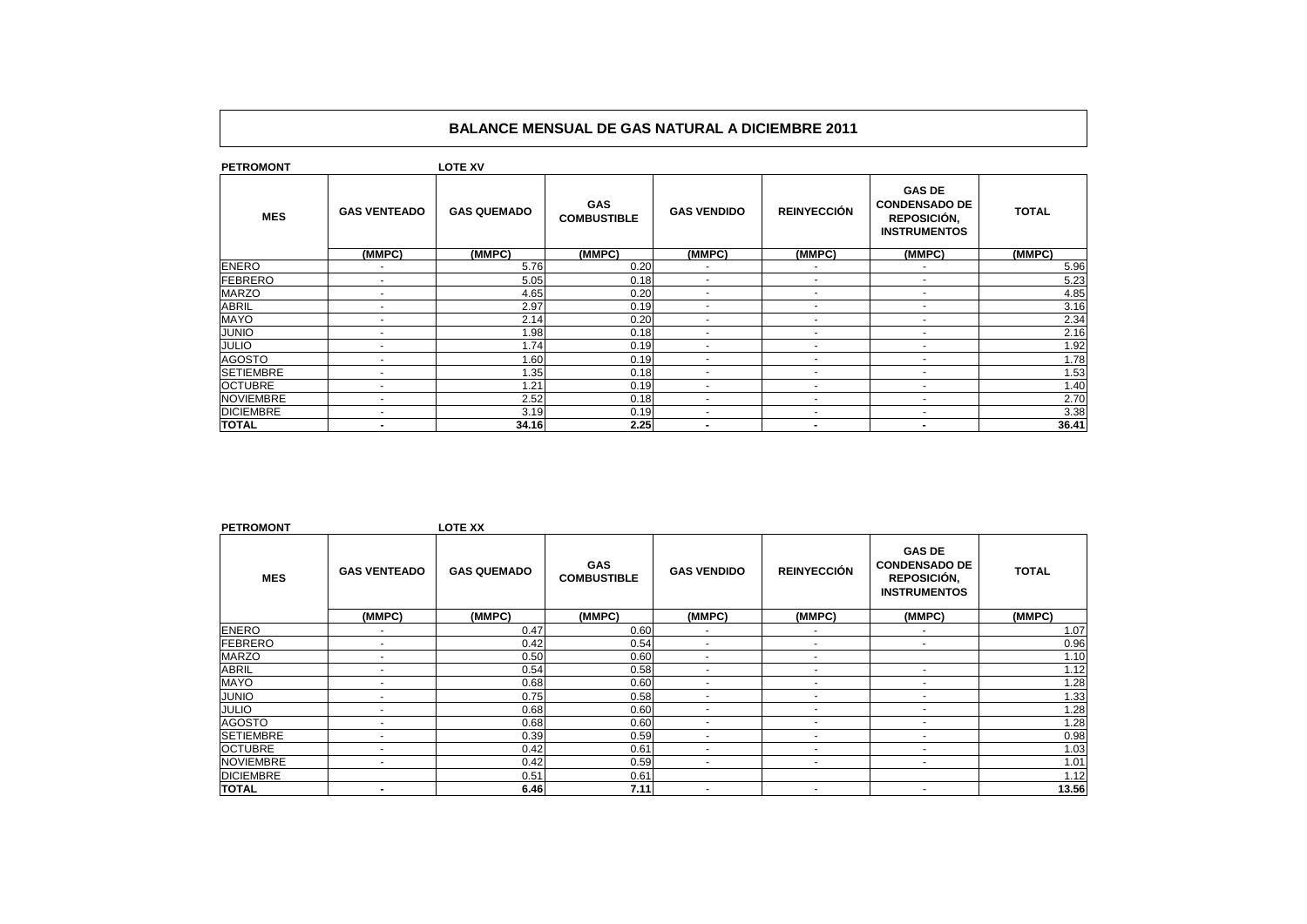| <b>PLUSPETROL NORTE</b> |                          | LOTE 8             |                                  |                          |                          |                                                                                    |              |  |
|-------------------------|--------------------------|--------------------|----------------------------------|--------------------------|--------------------------|------------------------------------------------------------------------------------|--------------|--|
| <b>MES</b>              | <b>GAS VENTEADO</b>      | <b>GAS QUEMADO</b> | <b>GAS</b><br><b>COMBUSTIBLE</b> | <b>GAS VENDIDO</b>       | <b>REINYECCIÓN</b>       | <b>GAS DE</b><br><b>CONDENSADO DE</b><br><b>REPOSICIÓN.</b><br><b>INSTRUMENTOS</b> | <b>TOTAL</b> |  |
|                         | (MMPC)                   | (MMPC)             | (MMPC)                           | (MMPC)                   | (MMPC)                   | (MMPC)                                                                             | (MMPC)       |  |
| <b>ENERO</b>            | $\overline{\phantom{a}}$ | 17.58              | 46.81                            | $\sim$                   | $\overline{a}$           | $\sim$                                                                             | 64.39        |  |
| <b>FEBRERO</b>          | $\sim$                   | 16.41              | 38.31                            | $\sim$                   | $\blacksquare$           | $\sim$                                                                             | 54.71        |  |
| <b>MARZO</b>            | $\overline{\phantom{a}}$ | 12.33              | 48.79                            | $\sim$                   | $\overline{\phantom{a}}$ | $\sim$                                                                             | 61.11        |  |
| ABRIL                   | $\overline{\phantom{a}}$ | 17.36              | 40.30                            | $\sim$                   | $\overline{a}$           | $\overline{\phantom{0}}$                                                           | 57.66        |  |
| MAYO                    | $\overline{\phantom{a}}$ | 12.72              | 46.93                            | $\sim$                   | $\overline{\phantom{a}}$ | $\sim$                                                                             | 59.65        |  |
| <b>JUNIO</b>            | $\sim$                   | 11.09              | 46.05                            | $\sim$                   | $\sim$                   | $\sim$                                                                             | 57.13        |  |
| <b>JULIO</b>            | $\overline{\phantom{a}}$ | 6.99               | 50.80                            | $\sim$                   | $\overline{\phantom{a}}$ | $\sim$                                                                             | 57.79        |  |
| <b>AGOSTO</b>           | $\overline{\phantom{a}}$ | 21.28              | 35.67                            | $\overline{a}$           | $\overline{a}$           | $\overline{\phantom{0}}$                                                           | 56.95        |  |
| <b>SETIEMBRE</b>        | $\overline{\phantom{a}}$ | 21.58              | 32.72                            | $\overline{\phantom{a}}$ | $\overline{\phantom{a}}$ | $\overline{\phantom{a}}$                                                           | 54.30        |  |
| <b>OCTUBRE</b>          | $\sim$                   | 28.55              | 26.18                            | $\sim$                   | $\overline{a}$           | $\sim$                                                                             | 54.73        |  |
| <b>NOVIEMBRE</b>        | $\sim$                   | 30.23              | 25.81                            | $\overline{\phantom{a}}$ | $\overline{\phantom{a}}$ | $\sim$                                                                             | 56.04        |  |
| <b>DICIEMBRE</b>        | $\overline{\phantom{a}}$ | 30.88              | 30.94                            | $\sim$                   | $\overline{a}$           | $\sim$                                                                             | 61.82        |  |
| <b>TOTAL</b>            | $\overline{\phantom{a}}$ | 226.98             | 469.29                           | $\overline{\phantom{a}}$ | $\overline{\phantom{a}}$ |                                                                                    | 696.27       |  |

| <b>PLUSPETROL NORTE</b> |                          | <b>LOTE 1-AB</b>   |                                  |                          |                          |                                                                             |              |  |  |  |
|-------------------------|--------------------------|--------------------|----------------------------------|--------------------------|--------------------------|-----------------------------------------------------------------------------|--------------|--|--|--|
| <b>MES</b>              | <b>GAS VENTEADO</b>      | <b>GAS QUEMADO</b> | <b>GAS</b><br><b>COMBUSTIBLE</b> | <b>GAS VENDIDO</b>       | <b>REINYECCIÓN</b>       | <b>GAS DE</b><br><b>CONDENSADO DE</b><br>REPOSICIÓN,<br><b>INSTRUMENTOS</b> | <b>TOTAL</b> |  |  |  |
|                         | (MMPC)                   | (MMPC)             | (MMPC)                           | (MMPC)                   | (MMPC)                   | (MMPC)                                                                      | (MMPC)       |  |  |  |
| <b>ENERO</b>            | ۰                        | 34.94              | 184.20                           |                          |                          |                                                                             | 219.13       |  |  |  |
| <b>FEBRERO</b>          | $\tilde{\phantom{a}}$    | 30.67              | 163.86                           | $\sim$                   | $\overline{a}$           | $\overline{\phantom{a}}$                                                    | 194.52       |  |  |  |
| <b>MARZO</b>            | $\tilde{\phantom{a}}$    | 33.57              | 184.83                           | $\sim$                   | $\overline{\phantom{a}}$ | $\overline{\phantom{a}}$                                                    | 218.40       |  |  |  |
| <b>ABRIL</b>            | ۰                        | 34.05              | 172.80                           | $\sim$                   | $\overline{a}$           | $\overline{\phantom{a}}$                                                    | 206.85       |  |  |  |
| <b>MAYO</b>             | $\overline{\phantom{a}}$ | 29.82              | 174.25                           | $\overline{a}$           | $\overline{\phantom{a}}$ | $\overline{\phantom{a}}$                                                    | 204.07       |  |  |  |
| <b>JUNIO</b>            | ۰                        | 23.54              | 175.09                           | $\overline{\phantom{a}}$ |                          |                                                                             | 198.63       |  |  |  |
| <b>JULIO</b>            | ٠                        | 23.77              | 182.37                           |                          | $\overline{\phantom{a}}$ | ٠                                                                           | 206.14       |  |  |  |
| <b>AGOSTO</b>           | ۰                        | 34.68              | 158.65                           |                          |                          | -                                                                           | 193.33       |  |  |  |
| <b>SETIEMBRE</b>        | ۰                        | 56.06              | 141.71                           | $\overline{\phantom{a}}$ | $\overline{a}$           | $\overline{\phantom{a}}$                                                    | 197.77       |  |  |  |
| <b>OCTUBRE</b>          | ۰                        | 30.12              | 170.89                           | $\overline{\phantom{a}}$ | $\overline{\phantom{a}}$ | $\overline{\phantom{a}}$                                                    | 201.01       |  |  |  |
| <b>NOVIEMBRE</b>        | $\tilde{\phantom{a}}$    | 35.61              | 164.27                           | $\overline{\phantom{a}}$ | $\overline{\phantom{a}}$ | ٠                                                                           | 199.89       |  |  |  |
| <b>DICIEMBRE</b>        |                          | 54.70              | 130.97                           |                          |                          |                                                                             | 185.67       |  |  |  |
| <b>TOTAL</b>            | ۰.                       | 421.51             | 2.003.89                         | $\overline{a}$           | $\overline{a}$           |                                                                             | 2.425.40     |  |  |  |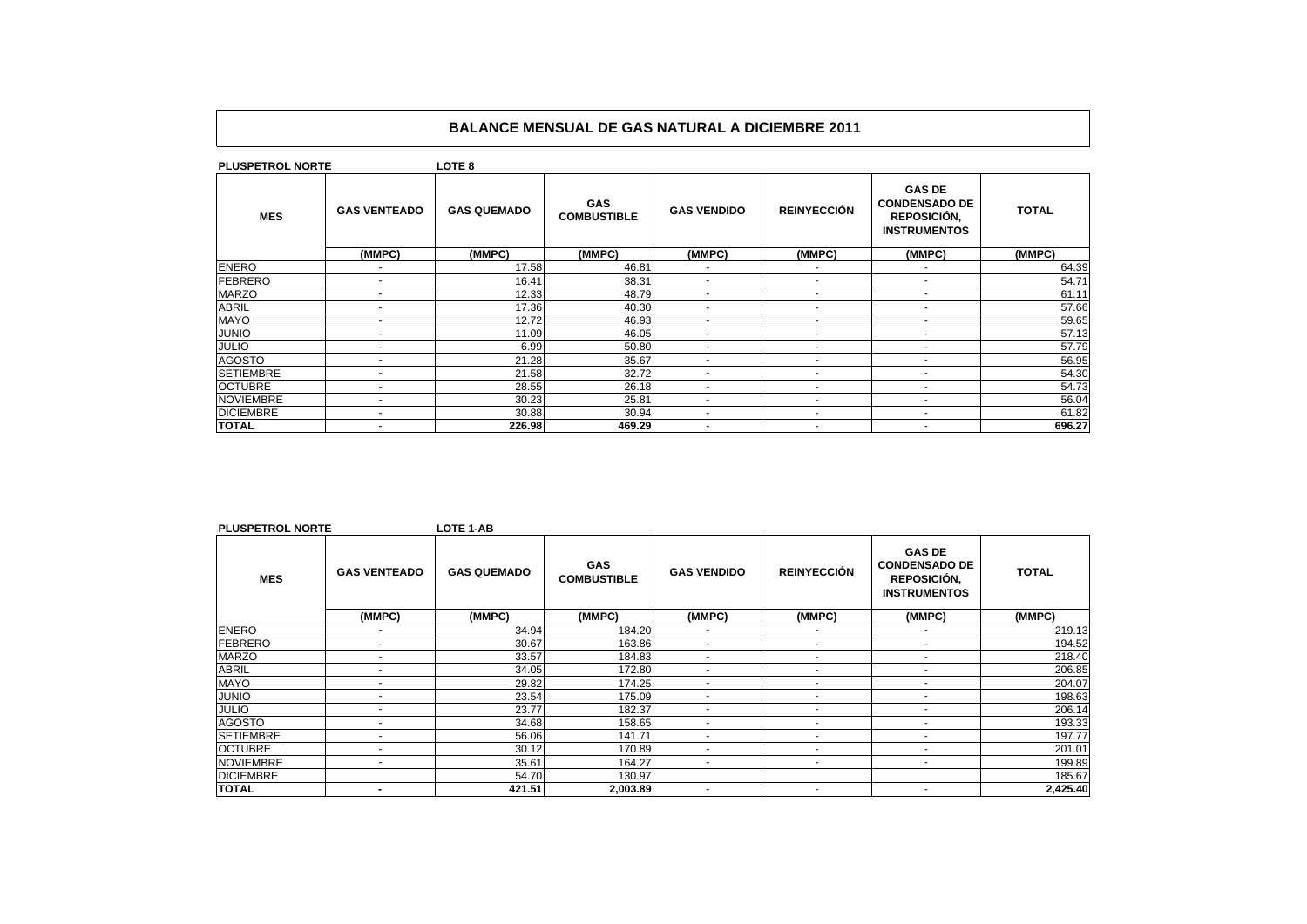| <b>AGUAYTIA</b>  |                          | <b>LOTE 31-C</b>         |                                  |                    |                    |                                                                                                   |              |  |
|------------------|--------------------------|--------------------------|----------------------------------|--------------------|--------------------|---------------------------------------------------------------------------------------------------|--------------|--|
| <b>MES</b>       | <b>GAS VENTEADO</b>      | <b>GAS QUEMADO</b>       | <b>GAS</b><br><b>COMBUSTIBLE</b> | <b>GAS VENDIDO</b> | <b>REINYECCIÓN</b> | <b>GAS DE</b><br><b>CONDENSADO DE</b><br>REPOSICIÓN,<br><b>INSTRUMENTOS Y</b><br><b>SHRINKAGE</b> | <b>TOTAL</b> |  |
|                  | (MMPC)                   | (MMPC)                   | (MMPC)                           | (MMPC)             | (MMPC)             | (MMPC)                                                                                            | (MMPC)       |  |
| <b>ENERO</b>     | $\overline{\phantom{a}}$ | $\overline{\phantom{a}}$ | 57.11                            | 412.37             | ,263.13            | 99.12                                                                                             | ,831.74      |  |
| FEBRERO          | ٠                        | $\overline{\phantom{a}}$ | 47.06                            | 579.20             | 838.17             | 85.15                                                                                             | ,549.57      |  |
| <b>MARZO</b>     | ٠                        | $\overline{\phantom{a}}$ | 50.07                            | 406.14             | 988.09             | 83.98                                                                                             | ,528.28      |  |
| ABRIL            | $\overline{a}$           | $\overline{a}$           | 49.90                            | 308.68             | 1,172.03           | 88.39                                                                                             | .619.01      |  |
| <b>MAYO</b>      | $\overline{a}$           | $\overline{a}$           | 55.84                            | 314.60             | .370.87            | 100.45                                                                                            | ,841.77      |  |
| <b>JUNIO</b>     | $\overline{a}$           | $\overline{a}$           | 49.24                            | 589.38             | 889.27             | 87.90                                                                                             | .615.79      |  |
| <b>JULIO</b>     | $\overline{\phantom{a}}$ | $\overline{\phantom{a}}$ | 99.12                            | 449.75             | 0.055.36           | 39.98                                                                                             | .644.21      |  |
| <b>AGOSTO</b>    | $\overline{\phantom{a}}$ | $\overline{a}$           | 49.27                            | 682.06             | 871.10             | 80.67                                                                                             | ,683.10      |  |
| <b>SETIEMBRE</b> | $\overline{\phantom{0}}$ | $\overline{\phantom{a}}$ | 50.73                            | 803.28             | 805.09             | 55.91                                                                                             | 15.01,       |  |
| <b>OCTUBRE</b>   | $\overline{a}$           | $\blacksquare$           | 51.53                            | 832.15             | 818.10             | 100.87                                                                                            | ,802.65      |  |
| <b>NOVIEMBRE</b> | $\overline{\phantom{a}}$ | $\overline{\phantom{a}}$ | 50.29                            | 608.30             | 919.00             | 95.84                                                                                             | ,673.44      |  |
| <b>DICIEMBRE</b> | $\overline{\phantom{a}}$ | $\overline{\phantom{a}}$ | 51.67                            | 581.25             | 975.82             | 94.60                                                                                             | ,703.34      |  |
| <b>TOTAL</b>     |                          |                          | 661.85                           | 6,567.17           | 11,966.03          | 1,012.86                                                                                          | 20,207.90    |  |

| <b>BPZ</b>       |                          | LOTE <sub>Z-1</sub> |                                  |                          |                    |                                                                             |              |  |
|------------------|--------------------------|---------------------|----------------------------------|--------------------------|--------------------|-----------------------------------------------------------------------------|--------------|--|
| <b>MES</b>       | <b>GAS VENTEADO</b>      | <b>GAS QUEMADO</b>  | <b>GAS</b><br><b>COMBUSTIBLE</b> | <b>GAS VENDIDO</b>       | <b>REINYECCIÓN</b> | <b>GAS DE</b><br><b>CONDENSADO DE</b><br>REPOSICIÓN,<br><b>INSTRUMENTOS</b> | <b>TOTAL</b> |  |
|                  | (MMPC)                   | (MMPC)              | (MMPC)                           | (MMPC)                   | (MMPC)             | (MMPC)                                                                      | (MMPC)       |  |
| <b>ENERO</b>     |                          | 79.16               | 12.81                            |                          | 218.06             |                                                                             | 310.04       |  |
| <b>FEBRERO</b>   | $\sim$                   | 5.60                | 11.53                            | $\overline{\phantom{a}}$ | 205.55             | $\overline{\phantom{a}}$                                                    | 222.68       |  |
| <b>MARZO</b>     | $\overline{\phantom{a}}$ | 6.59                | 12.67                            | $\overline{\phantom{a}}$ | 215.31             | $\overline{\phantom{a}}$                                                    | 234.57       |  |
| <b>ABRIL</b>     | $\overline{\phantom{a}}$ | 12.82               | 12.46                            | $\overline{\phantom{a}}$ | 213.58             | $\overline{a}$                                                              | 238.87       |  |
| <b>MAYO</b>      | $\overline{\phantom{0}}$ | 45.66               | 11.64                            |                          | 198.10             | $\overline{\phantom{a}}$                                                    | 255.40       |  |
| <b>JUNIO</b>     | ٠                        | 75.81               | 15.36                            |                          | 219.86             | $\overline{\phantom{a}}$                                                    | 311.04       |  |
| <b>JULIO</b>     | $\overline{\phantom{0}}$ | 88.60               | 13.76                            | $\overline{a}$           | 193.66             | $\overline{a}$                                                              | 296.03       |  |
| <b>AGOSTO</b>    | $\overline{\phantom{0}}$ | 37.14               | 14.22                            | $\overline{\phantom{0}}$ | 220.19             |                                                                             | 271.54       |  |
| <b>SETIEMBRE</b> | $\overline{\phantom{0}}$ | 42.89               | 13.09                            | ٠                        | 205.75             | $\overline{\phantom{0}}$                                                    | 261.73       |  |
| <b>OCTUBRE</b>   | $\sim$                   | 39.12               | 13.69                            | $\overline{\phantom{a}}$ | 210.44             | $\overline{\phantom{a}}$                                                    | 263.25       |  |
| <b>NOVIEMBRE</b> | $\overline{\phantom{0}}$ | 50.47               | 13.02                            | $\overline{\phantom{0}}$ | 200.07             | $\overline{\phantom{0}}$                                                    | 263.56       |  |
| <b>DICIEMBRE</b> | $\overline{\phantom{a}}$ | 25.07               | 15.62                            | $\overline{\phantom{a}}$ | 245.00             | $\overline{\phantom{a}}$                                                    | 285.70       |  |
| <b>TOTAL</b>     |                          | 508.95              | 159.87                           | ۰                        | 2.545.58           |                                                                             | 3.214.40     |  |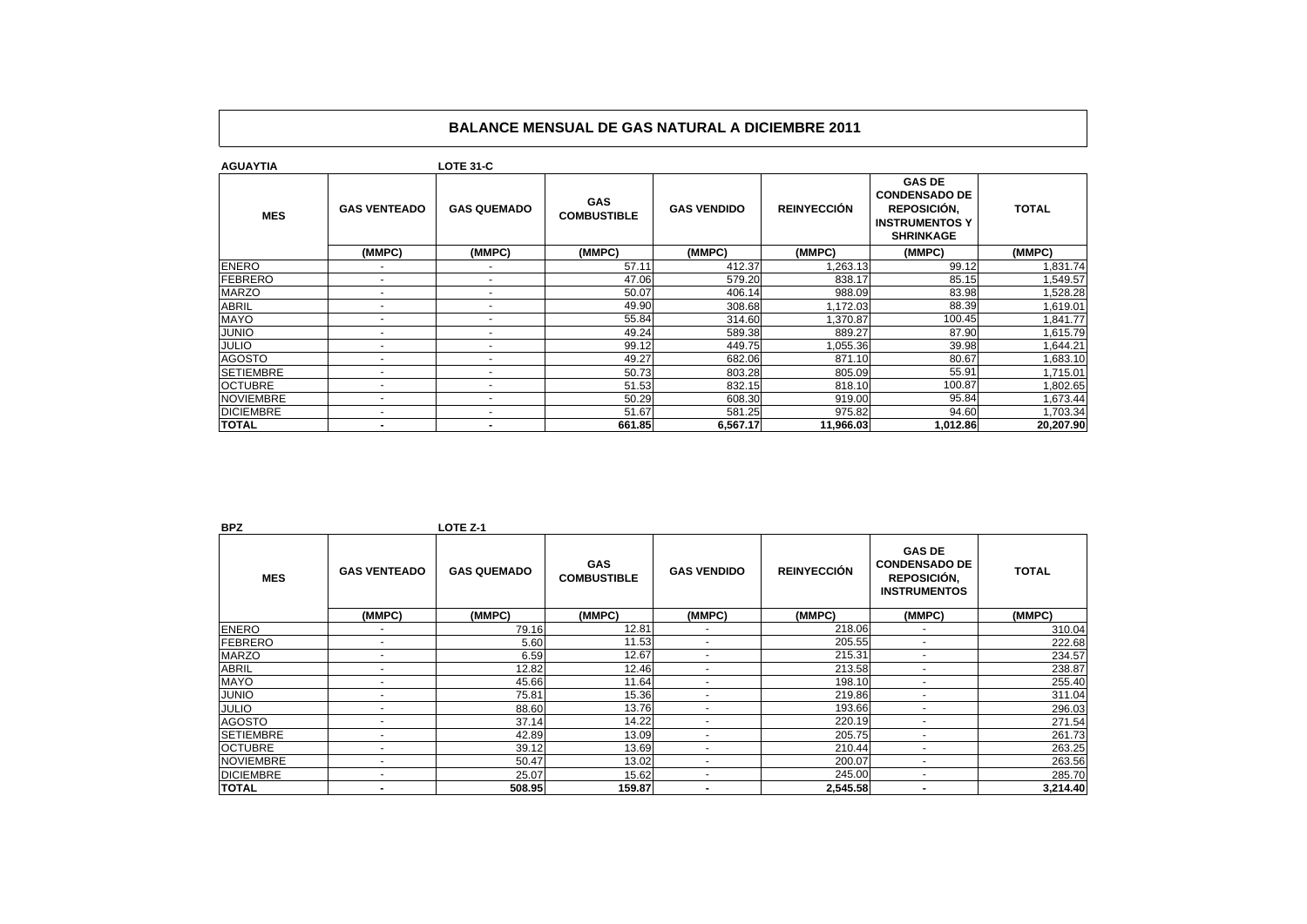| <b>PLUSPETROL</b> |                          | <b>LOTE 56</b>        |                                  |                    |                    |                                                                              |                                                                          |              |
|-------------------|--------------------------|-----------------------|----------------------------------|--------------------|--------------------|------------------------------------------------------------------------------|--------------------------------------------------------------------------|--------------|
| <b>MES</b>        | <b>GAS VENTEADO</b>      | GAS<br><b>QUEMADO</b> | <b>GAS</b><br><b>COMBUSTIBLE</b> | <b>GAS VENDIDO</b> | <b>REINYECCIÓN</b> | <b>GAS RECUPERADOI CONDENSADO DE</b><br>POR EL LOTE 56<br><b>DEL LOTE 88</b> | <b>GAS DE</b><br>REPOSICIÓN,<br><b>INSTRUMENTOS,</b><br><b>SHRINKAGE</b> | <b>TOTAL</b> |
|                   | (MMPC)                   | (MMPC)                | (MMPC)                           | (MMPC)             | (MMPC)             | (MMPC)                                                                       | (MMPC)                                                                   | (MMPC)       |
| <b>ENERO</b>      |                          | 5.56                  | 649.70                           | 18,917.92          | 248.07             | $-4,365.88$                                                                  | 607.43                                                                   | 16,062.80    |
| <b>FEBRERO</b>    | $\overline{\phantom{a}}$ | 9.94                  | 574.30                           | 17,074.94          | 337.24             | $-3,942.50$                                                                  | 707.48                                                                   | 14,761.40    |
| <b>MARZO</b>      | $\overline{\phantom{a}}$ | 10.77                 | 585.10                           | 11,125.45          | 4.477.89           | $-2.977.26$                                                                  | 519.65                                                                   | 13,741.60    |
| <b>ABRIL</b>      | $\overline{\phantom{a}}$ | 7.78                  | 614.30                           | 18,118.50          | 331.73             | $-4,289.11$                                                                  | 392.00                                                                   | 15,175.20    |
| <b>MAYO</b>       | $\overline{\phantom{a}}$ | 5.00                  | 806.10                           | 19,682.09          |                    | $-4,499.24$                                                                  | 12.75                                                                    | 16,006.70    |
| <b>JUNIO</b>      | $\overline{\phantom{a}}$ | 9.12                  | 722.40                           | 16,407.17          | 704.45             | $-2,895.10$                                                                  | 262.06                                                                   | 15,210.10    |
| <b>JULIO</b>      | $\overline{\phantom{a}}$ | 4.62                  | 759.30                           | 18,985.55          | 236.39             | $-3,842.94$                                                                  | 271.39                                                                   | 16,414.30    |
| <b>AGOSTO</b>     | $\overline{\phantom{a}}$ | 4.06                  | 791.40                           | 19,848.66          |                    | $-3,596.20$                                                                  | 210.38                                                                   | 17,258.30    |
| <b>SETIEMBRE</b>  | $\overline{\phantom{a}}$ | 0.35                  | 764.70                           | 17,835.24          | 579.39             | $-1,609.20$                                                                  | 330.52                                                                   | 17,901.00    |
| <b>OCTUBRE</b>    | $\overline{\phantom{a}}$ | 1.05                  | 819.70                           | 18,931.87          | 346.02             | ٠                                                                            | 541.06                                                                   | 20,639.70    |
| <b>NOVIEMBRE</b>  | $\overline{\phantom{a}}$ | 25.58                 | 809.40                           | 18,895.19          | 0.68               | ٠                                                                            | 541.95                                                                   | 20,272.80    |
| <b>DICIEMBRE</b>  | $\overline{\phantom{a}}$ | 5.60                  | 834.40                           | 19,388.12          | 160.50             | $\sim$                                                                       | 742.49                                                                   | 21,131.10    |
| <b>TOTAL</b>      | $\overline{\phantom{0}}$ | 89.43                 | 8,730.80                         | 215,210.67         | 7,422.36           | $-32,017.43$                                                                 | 5,139.17                                                                 | 204,575.00   |

| <b>PLUSPETROL</b> |                          | LOTE 88                      |                                  |                    |                    |                                                               |                                                                                                  |              |
|-------------------|--------------------------|------------------------------|----------------------------------|--------------------|--------------------|---------------------------------------------------------------|--------------------------------------------------------------------------------------------------|--------------|
| <b>MES</b>        | <b>GAS VENTEADO</b>      | <b>GAS</b><br><b>QUEMADO</b> | <b>GAS</b><br><b>COMBUSTIBLE</b> | <b>GAS VENDIDO</b> | <b>REINYECCIÓN</b> | <b>GAS RECUPERADO</b><br>POR EL LOTE 56<br><b>DEL LOTE 88</b> | <b>GAS DE</b><br><b>CONDENSADO DE</b><br>REPOSICIÓN,<br><b>INSTRUMENTOS.</b><br><b>SHRINKAGE</b> | <b>TOTAL</b> |
|                   | (MMPC)                   | (MMPC)                       | (MMPC)                           | (MMPC)             | (MMPC)             | (MMPC)                                                        | (MMPC)                                                                                           | (MMPC)       |
| <b>ENERO</b>      | $\overline{\phantom{a}}$ | 8.35                         | 930.00                           | 11,390.25          | 6,256.70           | 4,365.88                                                      | 023.92                                                                                           | 23,975.10    |
| FEBRERO           | $\overline{\phantom{a}}$ | 14.15                        | 825.50                           | 11,379.62          | 4,785.28           | 3,942.50                                                      | 741.16                                                                                           | 21,688.20    |
| <b>MARZO</b>      | $\overline{\phantom{0}}$ | 17.79                        | .031.90                          | 11,564.56          | 8,408.49           | 2.977.26                                                      | ,486.50                                                                                          | 25,486.50    |
| <b>ABRIL</b>      | $\overline{\phantom{0}}$ | 11.81                        | 915.80                           | 11,560.49          | 5,615.53           | 4,289.11                                                      | .212.26                                                                                          | 23,605.00    |
| <b>MAYO</b>       | $\overline{\phantom{a}}$ | 7.16                         | 757.30                           | 13,397.36          | 3,992.40           | 4.499.24                                                      | .742.44                                                                                          | 24,395.90    |
| <b>JUNIO</b>      | $\overline{\phantom{a}}$ | 13.52                        | 793.40                           | 13,911.46          | 4,554.00           | 2,895.10                                                      | ,488.82                                                                                          | 23,656.30    |
| <b>JULIO</b>      | $\overline{\phantom{a}}$ | 6.33                         | 773.00                           | 15,603.12          | 2,228.57           | 3,842.94                                                      | ,486.44                                                                                          | 23,940.40    |
| <b>AGOSTO</b>     | $\overline{\phantom{a}}$ | 5.40                         | 760.00                           | 16,142.67          | 1.317.27           | 3,596.20                                                      | ,339.76                                                                                          | 23,161.30    |
| <b>SETIEMBRE</b>  | $\overline{\phantom{0}}$ | 0.40                         | 758.20                           | 15,582.02          | 2,267.91           | 1,609.20                                                      | 953.57                                                                                           | 21,171.30    |
| <b>OCTUBRE</b>    | $\overline{\phantom{a}}$ | 1.00                         | 753.40                           | 16.455.61          | 1,948.70           |                                                               | 598.49                                                                                           | 19,757.20    |
| <b>NOVIEMBRE</b>  | $\overline{\phantom{a}}$ | 22.30                        | 684.60                           | 15,037.20          | 1,828.10           |                                                               | 588.60                                                                                           | 18,160.80    |
| <b>DICIEMBRE</b>  | $\overline{\phantom{a}}$ | 5.10                         | 700.20                           | 15,107.06          | 2,824.90           | $\overline{\phantom{a}}$                                      | 541.34                                                                                           | 19,178.60    |
| <b>TOTAL</b>      |                          | 113.31                       | 9,683.30                         | 167,131.42         | 46,027.85          | 32,017.43                                                     | 13,203.29                                                                                        | 268,176.60   |